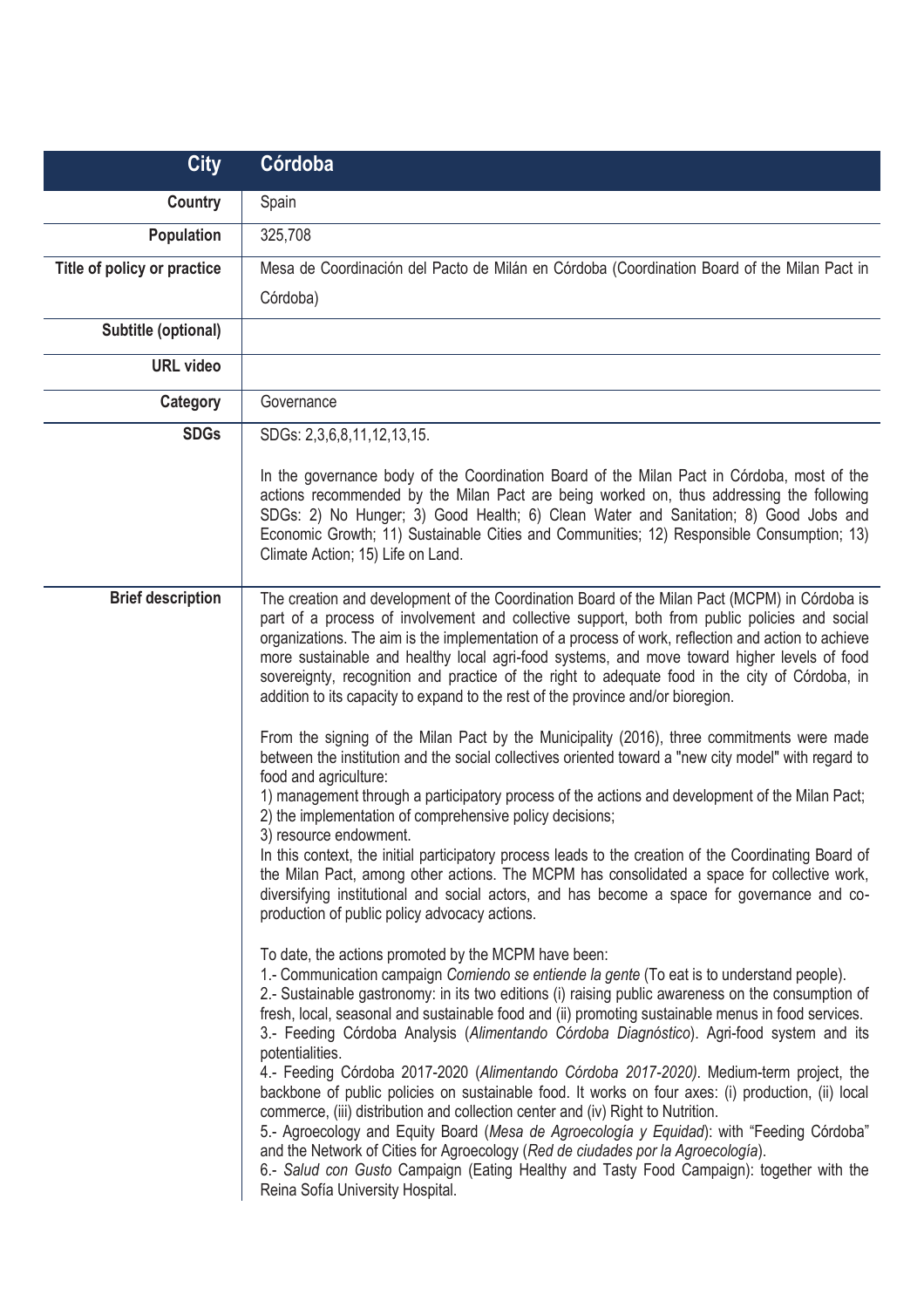|                                | 7.- Identifier Córdoba with the Milan Pact.<br>8.- Agreement with the Ecomarket (Ecomercado).<br>9.- Coordination and monitoring of participatory processes of co-production of public policies.                                                                                                                                                                                                                                                                                                                                                                                                                                                                                                                                                                                                                                                                                                                                                                                                                                                                                                                                                                                                                                                                                                                                                                                                                                                                                                                                 |
|--------------------------------|----------------------------------------------------------------------------------------------------------------------------------------------------------------------------------------------------------------------------------------------------------------------------------------------------------------------------------------------------------------------------------------------------------------------------------------------------------------------------------------------------------------------------------------------------------------------------------------------------------------------------------------------------------------------------------------------------------------------------------------------------------------------------------------------------------------------------------------------------------------------------------------------------------------------------------------------------------------------------------------------------------------------------------------------------------------------------------------------------------------------------------------------------------------------------------------------------------------------------------------------------------------------------------------------------------------------------------------------------------------------------------------------------------------------------------------------------------------------------------------------------------------------------------|
| Date of start and state        | 04/2017                                                                                                                                                                                                                                                                                                                                                                                                                                                                                                                                                                                                                                                                                                                                                                                                                                                                                                                                                                                                                                                                                                                                                                                                                                                                                                                                                                                                                                                                                                                          |
| (ongoing/completed)            | Ongoing                                                                                                                                                                                                                                                                                                                                                                                                                                                                                                                                                                                                                                                                                                                                                                                                                                                                                                                                                                                                                                                                                                                                                                                                                                                                                                                                                                                                                                                                                                                          |
| <b>Actors and stakeholders</b> | Córdoba Municipality:<br>$\bullet$                                                                                                                                                                                                                                                                                                                                                                                                                                                                                                                                                                                                                                                                                                                                                                                                                                                                                                                                                                                                                                                                                                                                                                                                                                                                                                                                                                                                                                                                                               |
| involvement                    | Delegation of Environment and Infrastructures (Delegación de Medio Ambiente e<br>Infraestructuras)<br>- Municipal Group Ganemos<br>- Urbanism, Housing and Commerce (Urbanismo, Vivienda y Comercio)<br>- Citizen participation<br>- Social Services<br>Municipal companies:<br>- Mercacórdoba (Central supply Markets of Córdoba)<br>- SADECO (Municipal Sanitation Company of Córdoba)<br>Regional and autonomous governments:<br>- Provincial Administration of Córdoba (Deputación de Córdoba)<br>- Andalusia Council, Provincial Delegation of Agriculture (Delegación Provincial de Agricultura)<br>University:<br>$\bullet$<br>- Isec-Uco (Institute of Sociology and Peasant Studies of the University of Córdoba)<br>Social groups and Associations:<br>$\bullet$<br>- ASACO - Alianza por la Soberanía Alimentaria de Córdoba (Alliance for Food Sovereignty of<br>Córdoba)<br>- VSF - Justicia Alimentaria (Food Justice)<br>- Ecomercado (steady market of organic products of Córdoba)<br>- Eco Córdoba – Asociación de Comerciantes y Hosteleros de Productos Ecológicos de Córdoba<br>(Association of Producers and Hoteliers of Ecological Products of Córdoba)<br>- Engineering Without Frontiers (Ingeniería sin Fronteras)<br>- Federation Local Associations Al-Zahara (Federación Asociaciones Vecinales Al-Zahara)<br>- HOSTECOR (provincial association of hoteliers of Córdoba)<br>- San Juan de Dios Hospital Food Bank (Foundation)<br>Private Company:<br>- Biodiverxa (Gastronomy For Biodiversity). |
| Approach                       | January 2017: 1 <sup>st</sup> Milan Pact Conference: Actions in development;<br>$\bullet$                                                                                                                                                                                                                                                                                                                                                                                                                                                                                                                                                                                                                                                                                                                                                                                                                                                                                                                                                                                                                                                                                                                                                                                                                                                                                                                                                                                                                                        |
|                                | February 2017: Proposal for a Coordination Board;<br>$\bullet$                                                                                                                                                                                                                                                                                                                                                                                                                                                                                                                                                                                                                                                                                                                                                                                                                                                                                                                                                                                                                                                                                                                                                                                                                                                                                                                                                                                                                                                                   |
|                                | March 2017: 2 <sup>nd</sup> Participatory Milan Pact Conference;                                                                                                                                                                                                                                                                                                                                                                                                                                                                                                                                                                                                                                                                                                                                                                                                                                                                                                                                                                                                                                                                                                                                                                                                                                                                                                                                                                                                                                                                 |
|                                | April 2017: Presentation of Analysis Feeding Córdoba (Diagnóstico Alimentando<br>Córdoba);                                                                                                                                                                                                                                                                                                                                                                                                                                                                                                                                                                                                                                                                                                                                                                                                                                                                                                                                                                                                                                                                                                                                                                                                                                                                                                                                                                                                                                       |
|                                | April 2017: Coordination Board: Constitution;<br>$\bullet$                                                                                                                                                                                                                                                                                                                                                                                                                                                                                                                                                                                                                                                                                                                                                                                                                                                                                                                                                                                                                                                                                                                                                                                                                                                                                                                                                                                                                                                                       |
|                                | May 2017: Coordination Board: Action proposals in the Milan Pact;<br>$\bullet$                                                                                                                                                                                                                                                                                                                                                                                                                                                                                                                                                                                                                                                                                                                                                                                                                                                                                                                                                                                                                                                                                                                                                                                                                                                                                                                                                                                                                                                   |
|                                | Coordination Board: monthly meetings from its establishment to present time;                                                                                                                                                                                                                                                                                                                                                                                                                                                                                                                                                                                                                                                                                                                                                                                                                                                                                                                                                                                                                                                                                                                                                                                                                                                                                                                                                                                                                                                     |
|                                | September 2017: Adhesion of the Network of Cities for Agroecology (Red de<br>$\bullet$<br>ciudades por la Agroecología);                                                                                                                                                                                                                                                                                                                                                                                                                                                                                                                                                                                                                                                                                                                                                                                                                                                                                                                                                                                                                                                                                                                                                                                                                                                                                                                                                                                                         |
|                                | 14-17 September 2017: Meeting of the Network of Cities for Agroecology;<br>$\bullet$                                                                                                                                                                                                                                                                                                                                                                                                                                                                                                                                                                                                                                                                                                                                                                                                                                                                                                                                                                                                                                                                                                                                                                                                                                                                                                                                                                                                                                             |
|                                | 19-21 October 2017, Valencia: Meeting of the Cities of the Milan Pact;<br>$\bullet$                                                                                                                                                                                                                                                                                                                                                                                                                                                                                                                                                                                                                                                                                                                                                                                                                                                                                                                                                                                                                                                                                                                                                                                                                                                                                                                                                                                                                                              |
|                                | October 2017: Launch of the project Feeding Córdoba 2017-2020 (Alimentando<br>Córdoba 2017-2020);                                                                                                                                                                                                                                                                                                                                                                                                                                                                                                                                                                                                                                                                                                                                                                                                                                                                                                                                                                                                                                                                                                                                                                                                                                                                                                                                                                                                                                |
|                                | November-December 2017: Sustainable Gastronomy Days (Jornadas Gastronomía<br>Sostenible);                                                                                                                                                                                                                                                                                                                                                                                                                                                                                                                                                                                                                                                                                                                                                                                                                                                                                                                                                                                                                                                                                                                                                                                                                                                                                                                                                                                                                                        |
|                                | November-December 2017: Communication campaign Milan Pact;                                                                                                                                                                                                                                                                                                                                                                                                                                                                                                                                                                                                                                                                                                                                                                                                                                                                                                                                                                                                                                                                                                                                                                                                                                                                                                                                                                                                                                                                       |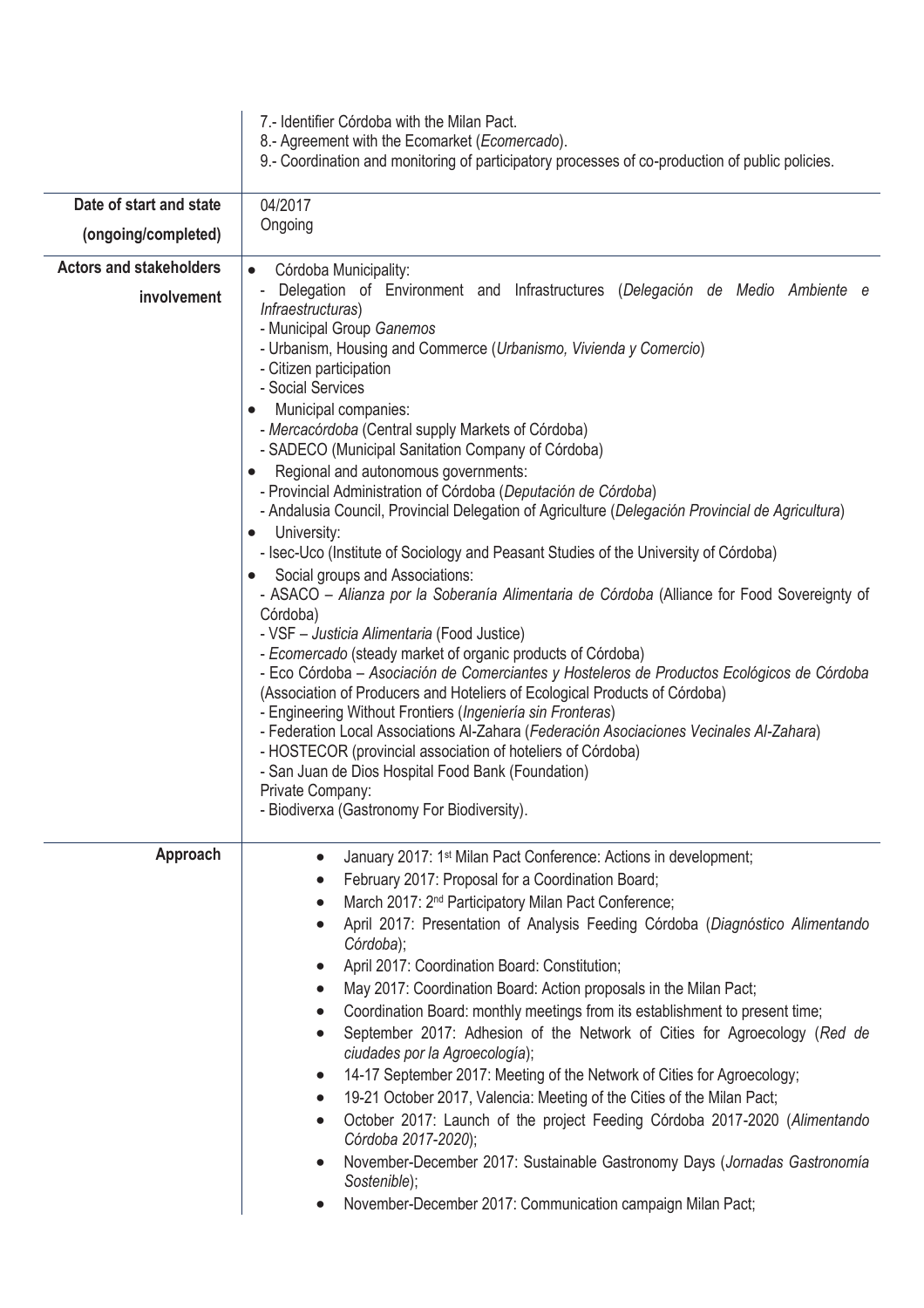|                   | November 2017: 3rd Milan Pact Conference: Presentation of the analysis and creation of a<br>roadmap;<br>July 2018: creation of the Network of Organic Producers of the province of Córdoba (Red<br>de Productoras y productores ecológicos de la provincial de Córdoba);<br>October 2018 - present: Feeding Córdoba - Right to Nutrition (Alimentando Córdoba -<br>Derecho a la Alimentación): local and sustainable food aid pilot project: food bank San<br>Juan de Dios;<br>October 2018: Jornadas Agroecología y Equidad (Agroecology and Equity Days);<br>$\bullet$<br>October 2018. Zaragoza: Meeting of the Network of Cities for Agroecology (Red de<br>Ciudades por la Agroecología);<br>November 2018 - present: Agroecology and Equity Board (Mesa de Agroecología y<br>Equidad);<br>January 2019: presentation of the Agroecology and equity project for low-income districts;<br>January 2019: collection center in Mercacórdoba for social projects;<br>$\bullet$<br>May 2018: Sustainable gastronomy II: sustainable menus in food services.                                                                                                                                                                                                                                                                                                                                                                                                                                                                                                                                                                                                                                       |
|-------------------|---------------------------------------------------------------------------------------------------------------------------------------------------------------------------------------------------------------------------------------------------------------------------------------------------------------------------------------------------------------------------------------------------------------------------------------------------------------------------------------------------------------------------------------------------------------------------------------------------------------------------------------------------------------------------------------------------------------------------------------------------------------------------------------------------------------------------------------------------------------------------------------------------------------------------------------------------------------------------------------------------------------------------------------------------------------------------------------------------------------------------------------------------------------------------------------------------------------------------------------------------------------------------------------------------------------------------------------------------------------------------------------------------------------------------------------------------------------------------------------------------------------------------------------------------------------------------------------------------------------------------------------------------------------------------------------------------|
| <b>Innovation</b> | The agricultural and food issue received very little attention in the strategies and actions of<br>municipal policies, so it was necessary to create a governance space that would allow an<br>integrated, comprehensive, interdisciplinary and inter-institutional approach to address the<br>complexity of sustainable food policies and the development of the actors involved. The main goal<br>was to introduce the issue of agroecology and the right to nutrition into the strategies of public<br>policies and to devise a plan to develop agroecology in the city.<br>The creation of the Coordination Board of the Milan Pact is a social innovation emerging from a<br>multi-stakeholder participatory process within the city itself. We believe that the Coordination<br>Board of the Milan Pact of the city of Córdoba is:<br>(i) a space to design and experience the co-production of public food policies, (ii) a space that<br>promotes the design and development of pilot projects in different sectors (production, marketing,<br>distribution, the right to nutrition of vulnerable population groups, responsible consumption, etc.)<br>with joint work between public administration and social collectives, (iii) a space that is the<br>backbone of different areas and delegations of Córdoba Municipality that work together to:<br>Develop sustainable, inclusive, resilient, safe and diverse food systems to ensure healthy<br>food accessible to all.<br>Promote coordination among municipal and territorial departments and sectors, including<br>urban food policy within policies, programs and initiatives at a social, economic and<br>environmental level. |
| Impact            | The MCPM has placed the issue of the right to nutrition and access to healthier and more<br>sustainable food for the most vulnerable segments of population as the main subject of the<br>municipal debate. This has allowed several actions to be implemented with the following impacts:<br>Social impact: the MCPM organized an "Agroecology and Equity" Day. This resulted in a working<br>group composed of experts from the social services of the most vulnerable districts, with high<br>unemployment rates and situations of extreme marginality, local associations and committed<br>social entities. This working group has prepared an action-oriented proposal, that is now being<br>implemented from the social services of the Municipality. The Alimentando Córdoba project is<br>working on the introduction of fresh, seasonal and ecological products in Food Banks, school<br>canteens, community kitchens and emergency food aid from the social services of the<br>municipality.<br>Environmental impact: an ecological, local and seasonal agriculture is promoted and awareness-<br>raising actions have been set in motion within some of the actions of the Board: a project on<br>sustainable gastronomy and promotional videos of seasonal food at the Reina Sofía Hospital.                                                                                                                                                                                                                                                                                                                                                                                          |